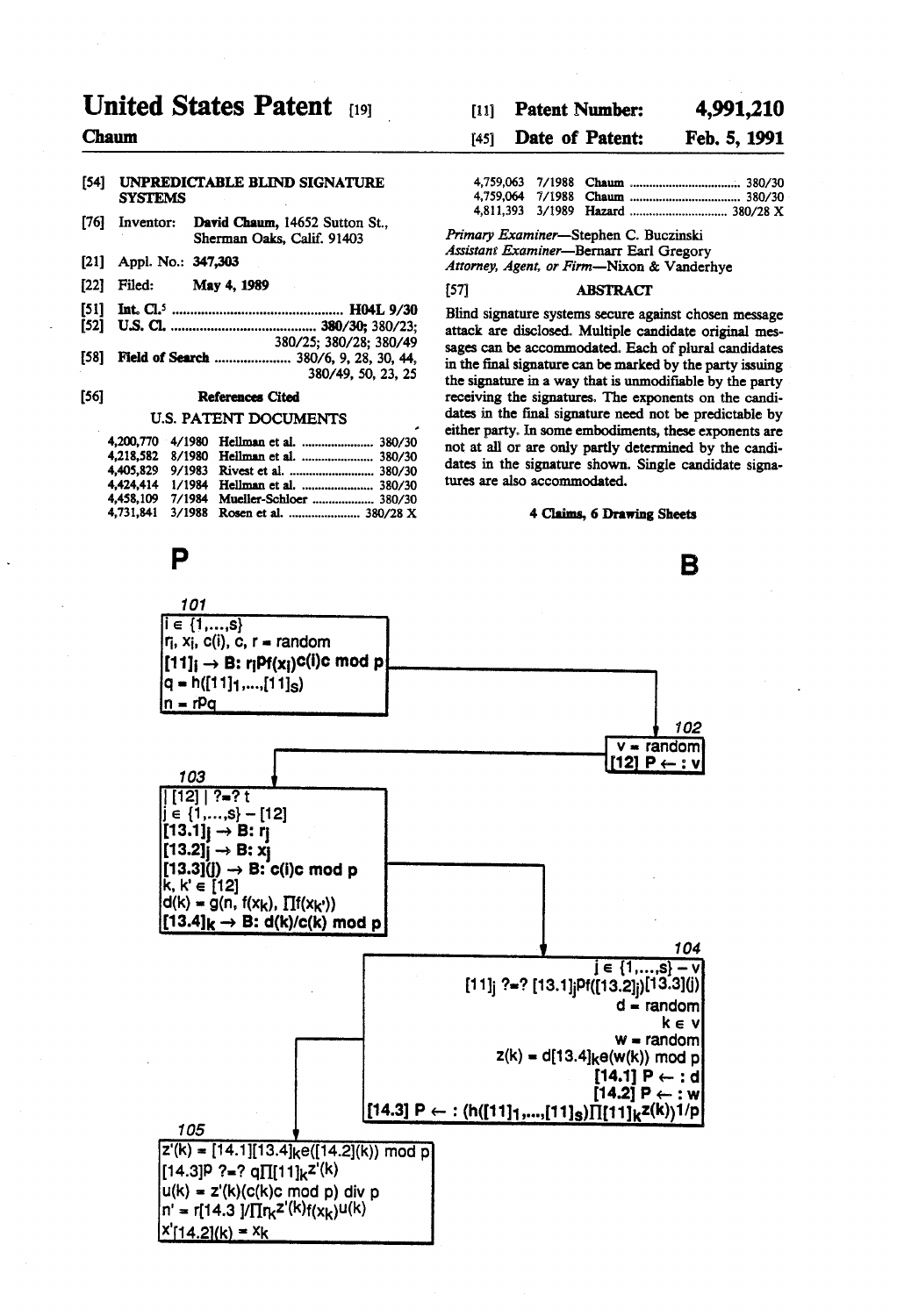$FIG. 1$ 

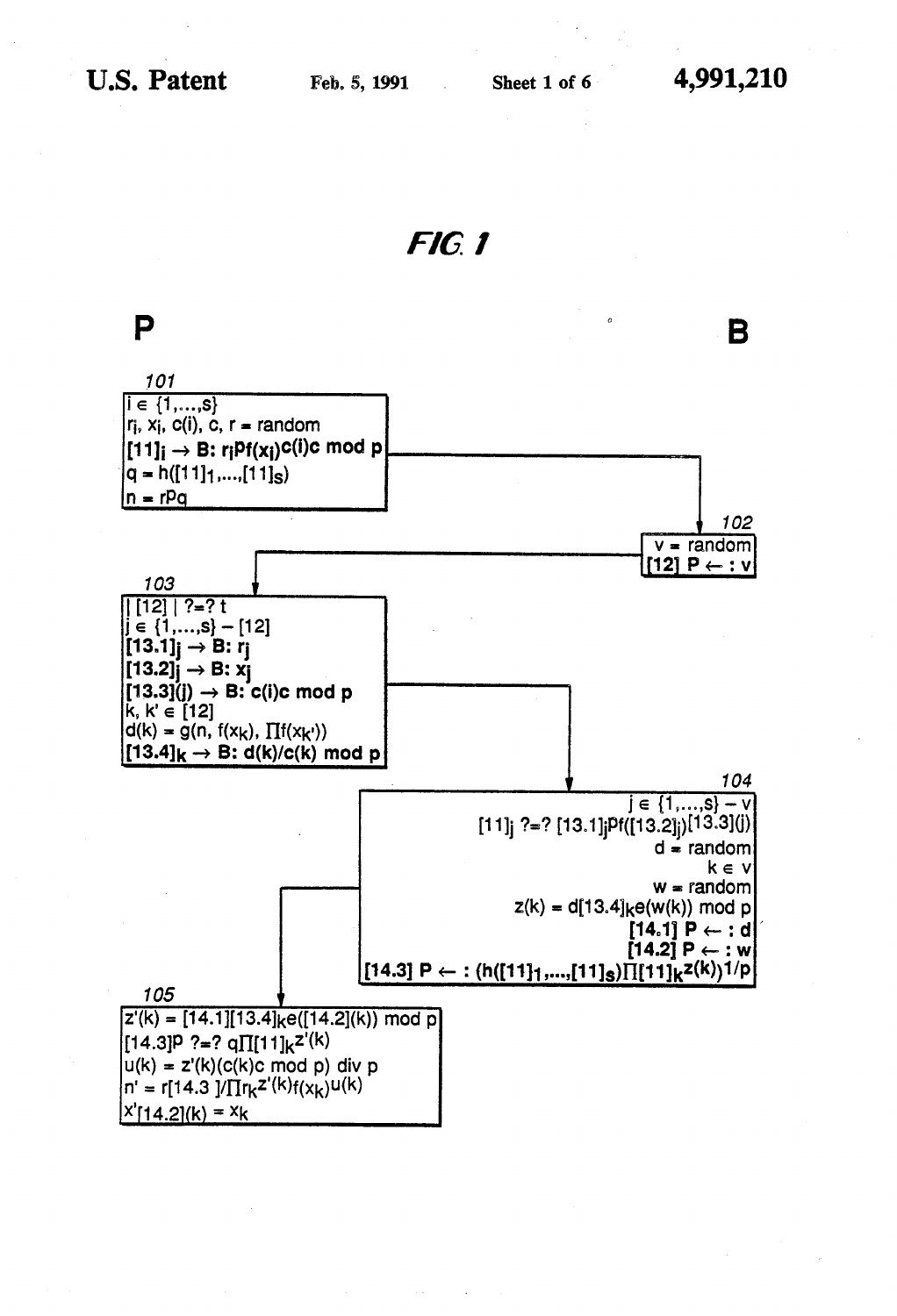

P S 201  $[21.1] \rightarrow S: n'$  $[21.2] \rightarrow S$ : n  $\begin{array}{l} \n [21.3] \rightarrow \text{S: [14.1]c mod p} \\ \n \mathbf{1} \in \{1,...,1\} \\ \n [21.4] \mathbf{i} \rightarrow \text{S: x'} \n \end{array}$ 202  $\begin{array}{c} \begin{array}{c} 202 \\ \text{i, i' \in } \{1, \ldots, i\} \\ \text{d'(i)} = g([21.2], [21.4], \text{ } [[21.4]i') \\ \hline \end{array} \end{array}$ 

 $\sim 10^7$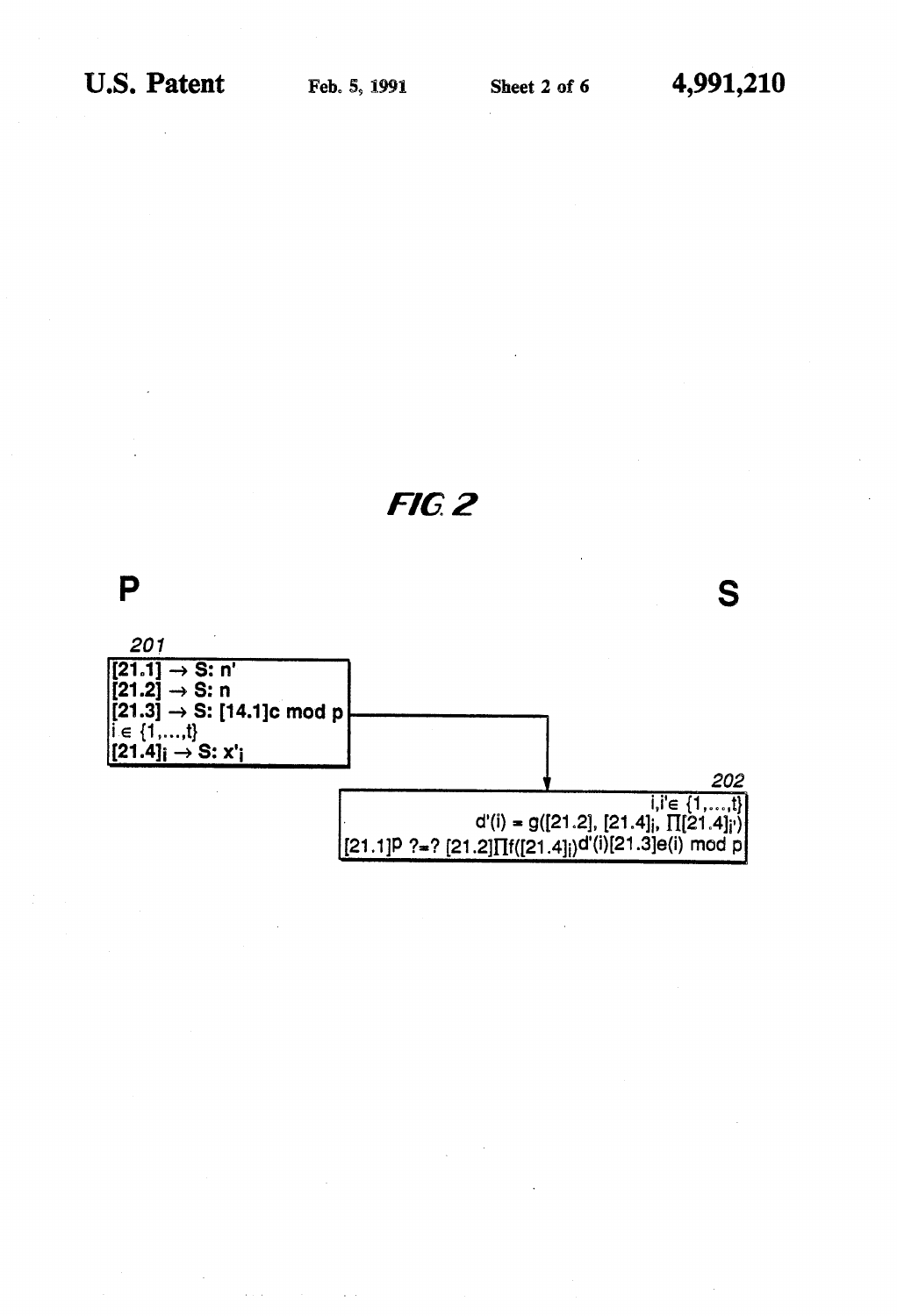**FIG. 3** 

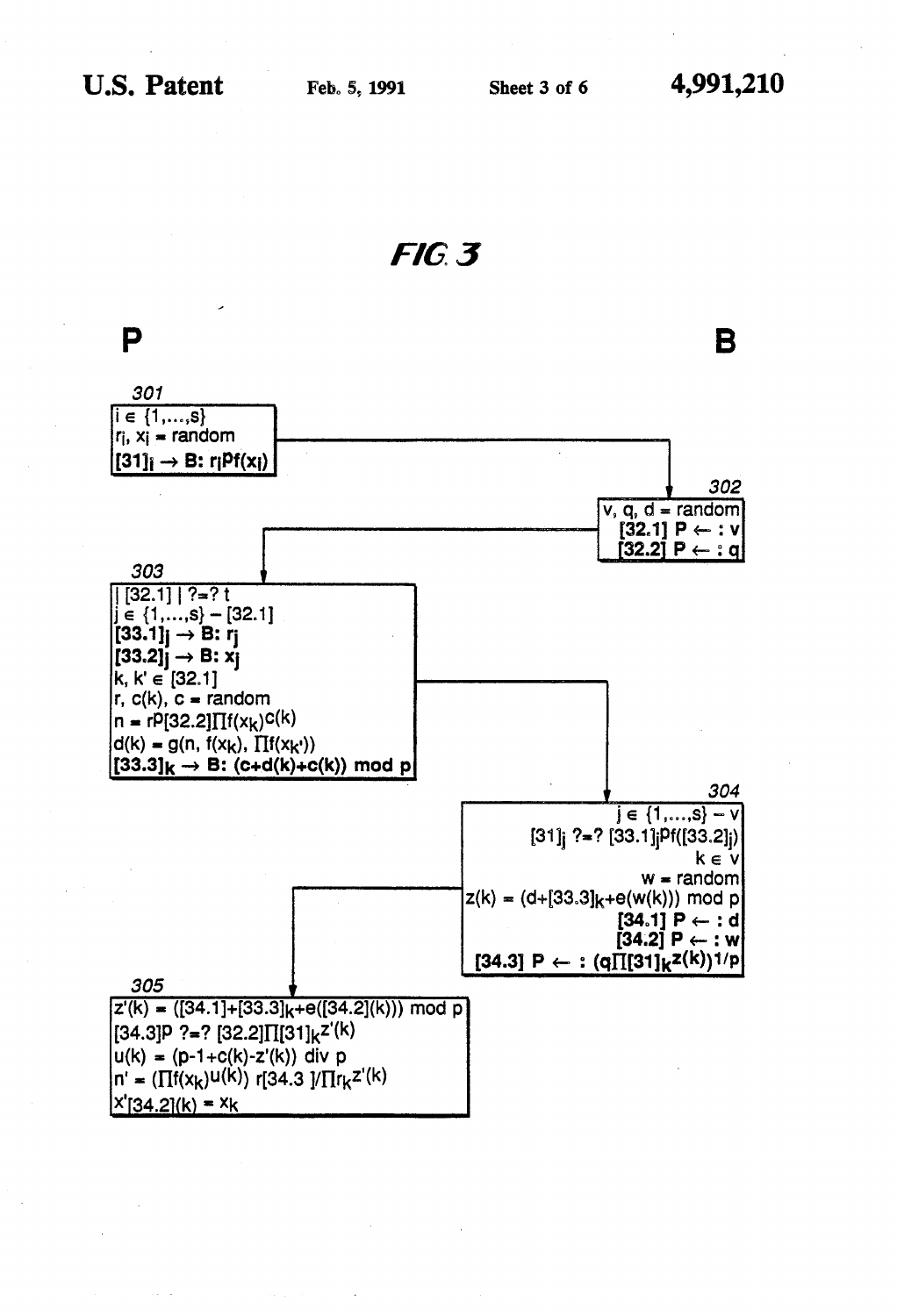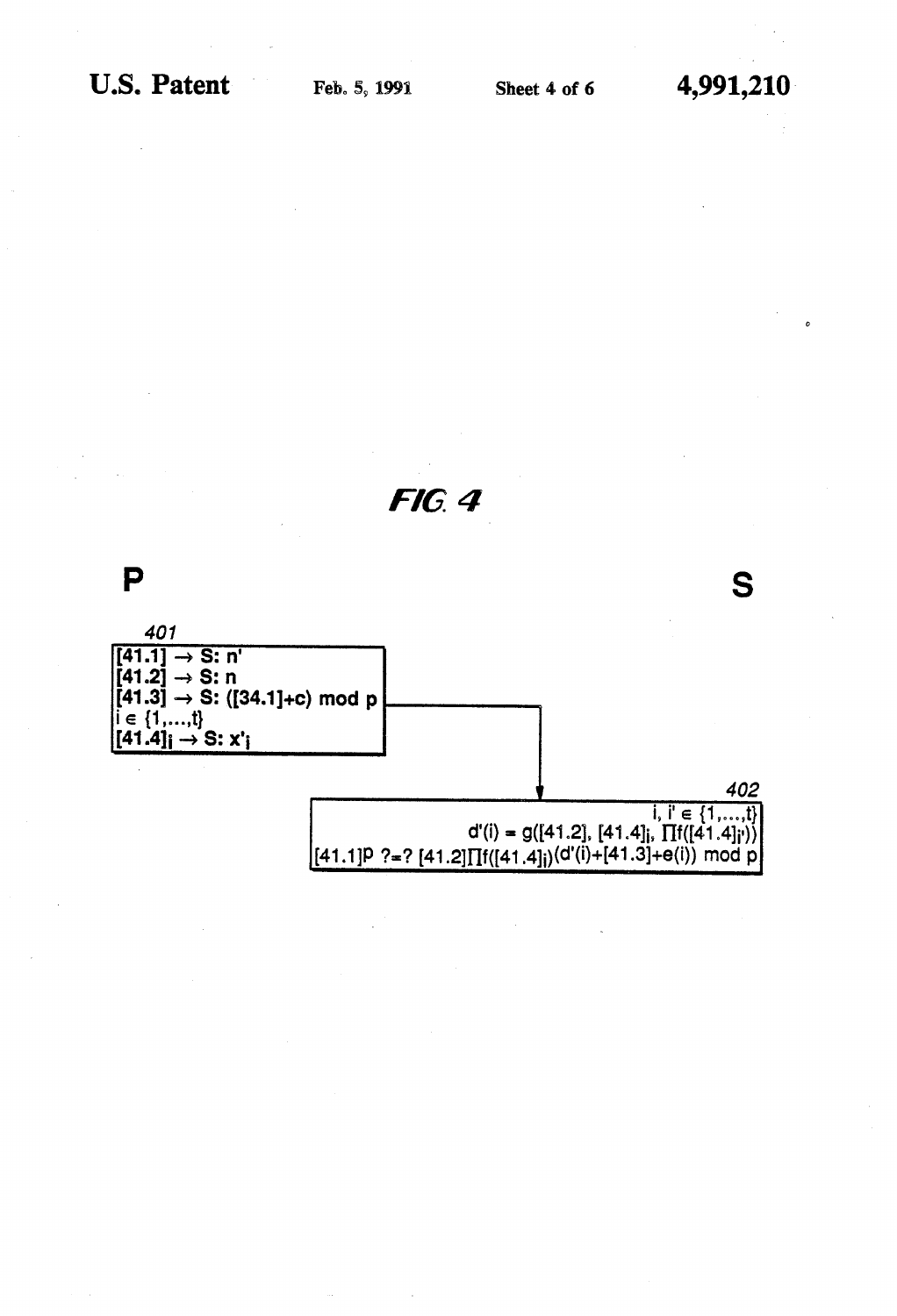S





P



**FIG.6**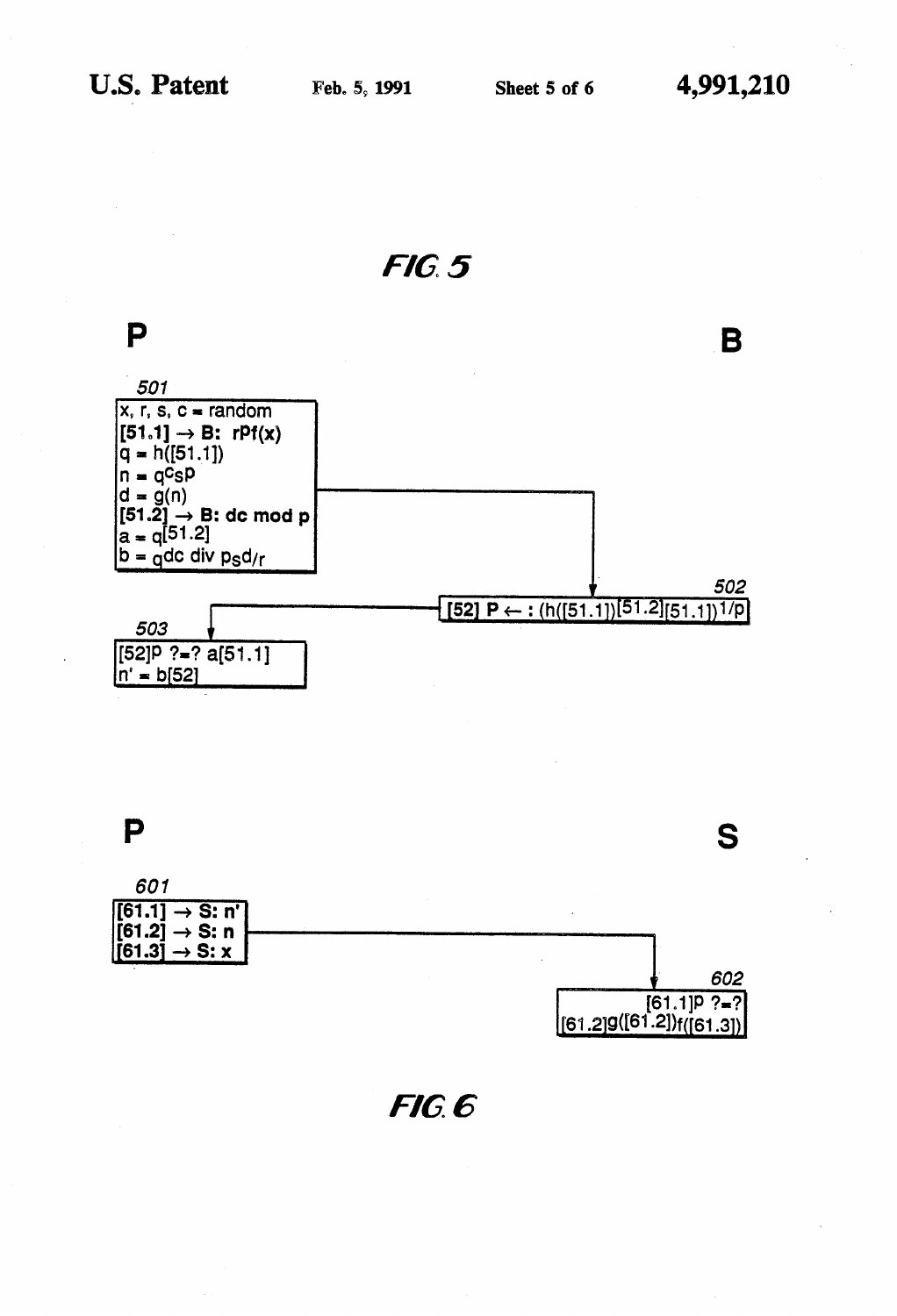**PROVIDING PARTY** 

**BLIND SIGNATURE ISSUING PARTY** 

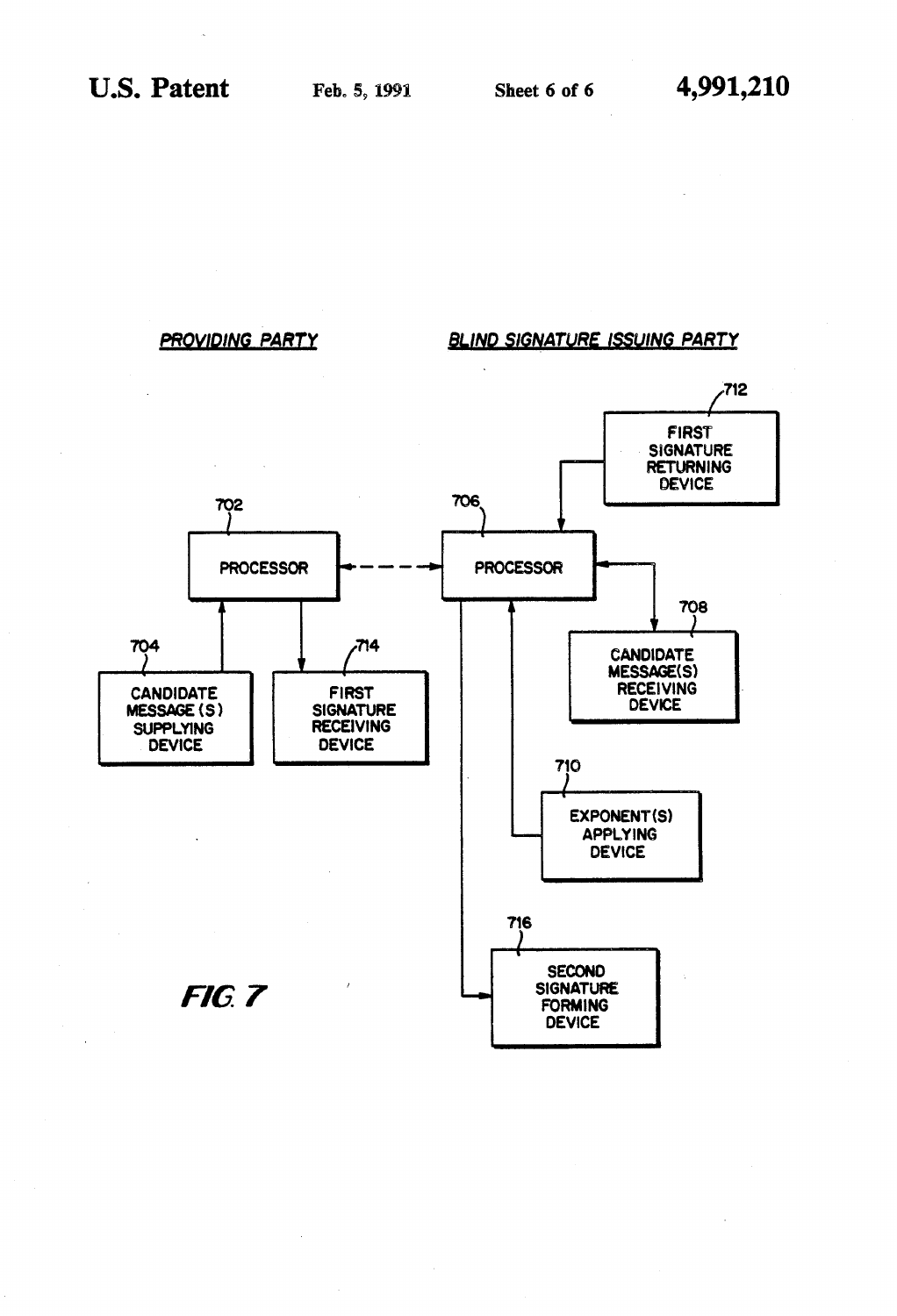5

60

### UNPREDICTABLE BLIND SIGNATURE SYSTEMS

### BACKGROUND OF THE INVENTION

1. Field of the Invention

This invention relates to transaction systems, and more specifically to improved cryptographic techniques involving public-key digital blind signatures.

2. Description of Prior Art

Blind signature techniques were first disclosed in U.S.  $10$ Pat. No. 4,759,063, titled "Blind Signature Systems," issued to the present applicant, also appearing as Euro pean Patent Publication No. 0139313 dated Feb. 5, 1985, and which is incorporated herein by reference.

One possible criticism of the particular exemplary <sup>15</sup> embodiment disclosed there is that it requires the under lying signature system to be secure against a "chosen message"'attack. In such attacks, the provider party P chooses a special dangerous message, obtains a signa ture on it, and then is able to use this signature to break  $20$ the whole signature scheme. Of course it is not pres ently known whether such dangerous messages can be found for the well known RSA system.

In any case, ways to prevent such release of chosen roots are known, such as, for example, the techniques <sup>25</sup> disclosed in a co-pending application of the present appli cant, titled "One-Show Blind Signature Systems," filed Mar. 3, 1988, with U.S. Ser. No. 168802, now U.S. Pat. No. 4,914,698, and which is also incorporated herein by reference. These systems use a plurality of "candidate" 30 messages, some subset of which appear in the final signature. Because the candidates that do not appear in the final signature can be inspected by B before the signature is issued, B obtains (with high probability) control ture is issued, B obtains (with high probability) control the candidates appearing in the 35 ment of a blind signature issuing protocol between a over the content of the candidates appearing in the 35 ment of a blind signa signature. Consequently, a chosen message attack against these systems has a low chance of success.

Multiple candidate systems proposed so far, though, do suffer from some shortcomings. One is that the num ber of candidates needed to offer the desired low proba-40 bility of success for chosen message attacks may be a larger number than is required for the other properties of the signatures. Thus, some economy could be obtained by reducing the number of candidates, while still offering protection against the conceivable danger of 45 chosen message attacks.

Another area for improvement is in the "marking" of the candidates when they appear in the final signatures; each such candidate may be forced to appear under a different mark (or type indication) chosen for it by B. 50 But such marking techniques known so far require dif ferent roots for each kind of mark, which in turn sub stantially increases the number of modular multiplies needed in applying the systems.

tems is that, in the signature, the exponents on each candidate are chosen by P. Increased security against some attacks can be achieved if P is unable to choose these exponents.

#### BRIEF SUMMARY OF THE INVENTION

Accordingly, an object of the present invention is to provide blind signatures with original messages of a type that are chosen by the providing party but that do not allow the providing party to obtain roots on num- 65 bers freely chosen by the providing party.

'Another object of the present invention is, in the context of blind signatures issued on multiple candi

dates, to prevent the provider party from being able to determine which powers of the candidates will be con tained in the resulting signature. This is believed to make it difficult or infeasible for providers to combine multiple-candidate signatures in efforts to produce other verifiable such signatures.

A further object of the invention is, in some embodi ments, to allow at least part of the public-key crypto graphic computations to be performed in advance of the interaction between a provider party and a blind signa ture issuing party.

Yet another object of the invention is to remove the need for any public-key computations by the provider party during the signature issuing interaction, even when the set of candidates to be signed is determined only in the interaction.

A still further object of the invention is to allow candidates to be differently marked within the resulting signature in a way that is known by the blind signature issuing party and substantially unreplaceable by the provider party, yet without requiring different roots on different candidates.

Still another object of the present invention is to allow efficient, economical, and practical apparatus and methods fulfilling the other objects of the invention.

Other objects, features, and advantages of the present invention will be appreciated when the present descrip tion and appended claims are read in conjunction with the drawing figures.

### BRIEF DESCRIPTION OF THE DRAWING FIGURES

FIG. 1 shows a flowchart of a first preferred embodiprovider party and a blind signature issuing party in accordance with the teachings of the present invention.

FIG. 2 shows a flowchart of a first preferred embodiment of a blind signature showing protocol between a provider party and a signature checking party in accor dance with the teachings of the present invention.

FIG. 3 shows a flowchart of a preferred embodiment of a second blind signature issuing protocol between a provider party and a blind signature issuing party in accordance with the teachings of the present invention.

FIG. 4 shows a flowchart of a preferred embodiment of a second blind signature showing protocol between a provider party and a signature checking party in accor dance with the teachings of the present invention.

FIG. 5 shows a flowchart of a preferred embodiment of a third blind signature issuing protocol between a provider party and a blind signature issuing party in accordance with the teachings of the present invention.

A third deficiency of known multiple candidate sys- 55 of a third blind signature showing protocol between a FIG. 6 shows a flowchart of a preferred embodiment provider party and a signature checking party in accor dance with the teachings of the present invention.

> FIG. 7 symbolically depicts apparatus for practicing the exemplary methods of this invention.

#### DETAILED DESCRIPTION OF THE EXEMPLARY EMBODIMENTS

In accordance with the forgoing and other objects of the present invention, a brief summary of some exem plary embodiments will now be presented. Some simpli fications and omissions may be made in this summary, which is intended to highlight and introduce some as pects of the present invention, but not to limit its scope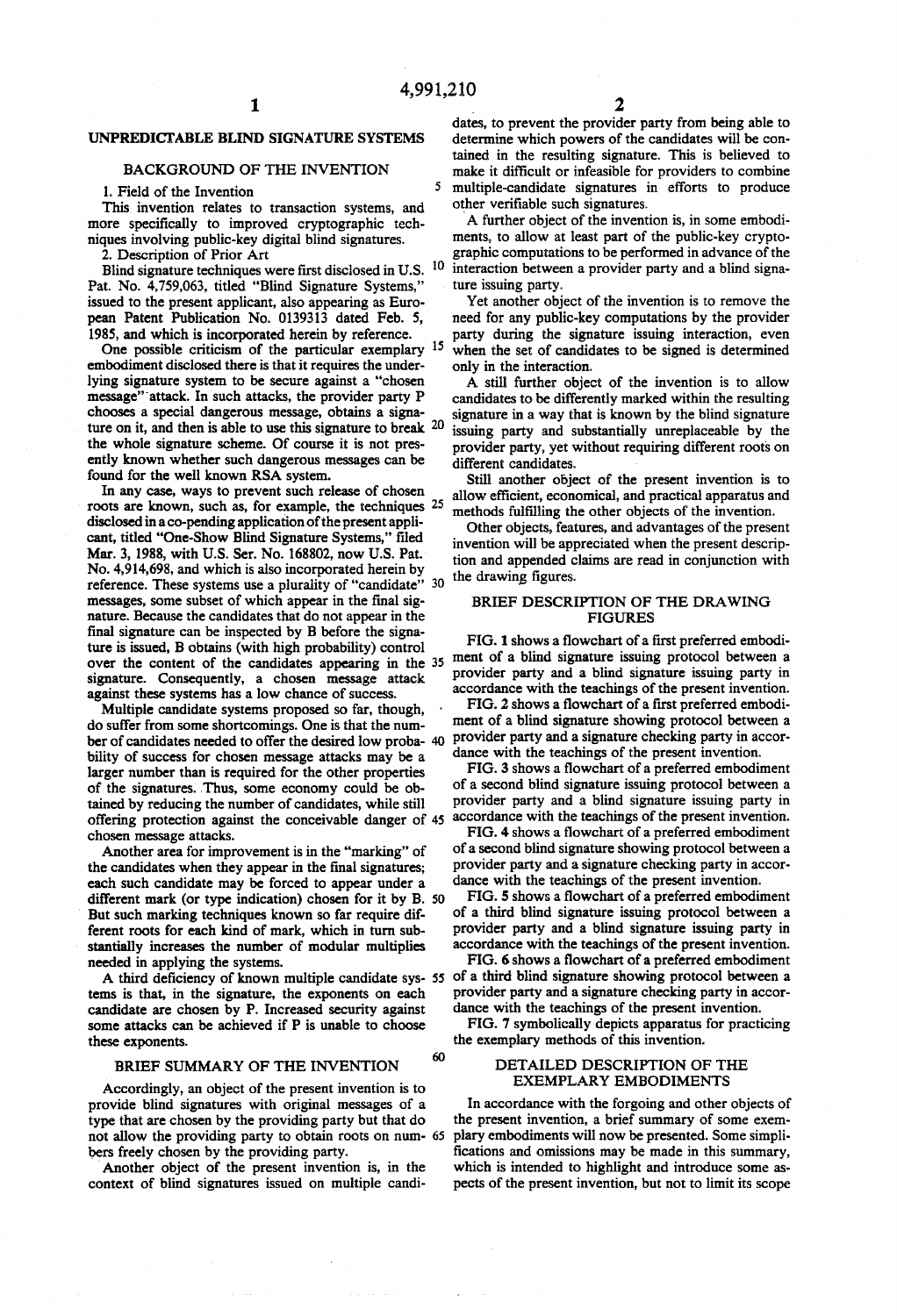in any way. Detailed descriptions of preferred exem plary embodiments adequate to allow those of ordinary skill in the art to make and use the inventive concepts are provided later.

It will be understood by those in the art that the flow  $5$ charts depicted in FIGS. 1-6 are symbolic representa tions of both method and apparatus for implementing this invention. The depicted blocks may be realized, for example, by conventional general purpose data process ing hardware programmed to perform the depicted data processing steps. Alternatively, one may use special purpose data processing hardware using conventional hardware design methods to devise circuits to perform the depicted data processing steps. The depicted inter connecting lines in FIGS. 1-6 may be realized by con-15 ventional data communication-devices and circuits.

Brevity of summary is, as will be appreciated, facili tated by considering quite particular special cases, and starting from concrete forms of the signatures them selves. A signature, accordingly, will be a p'th root in an  $_{20}$ RSA system, where p is a large prime. This root is, however, taken on a product of three values, and will have the following form:

 $(f(x)^{b+g(n,x,xy)}f(y)^{1+b+g(n,x,xy)}n)^{1/p}$ 

65

The fand g functions can be taken as one-way functions, such as those that could be constructed from the well known DES algorithm. When the value of such an expression is sent to be checked, it is accompanied by  $30 \text{ for which } x = x$  is and h. The resistent are then  $99 \text{ or } 11$ four values: n, x, y, and b. The recipient can then readily combine these four values in the way specified within the above expression, and test that this combined value is equal to the result of raising the signature itself to the p'th power.

An essential requirement of any signature scheme is <sup>35</sup> to prevent outright forgery. Because S has no redun dancy property to check for n, such signatures could trivially be forged if it were not for the g functions in the exponents. With these functions, though, it is be lieved that a forger would have to produce many values <sup>40</sup> whose p'th roots are known, before one is found that happens to satisfy the above expression for known x and y.

The signature issuing protocol, to be described, can prevent P from being able to choose the value b. A believed result, that will be appreciated more fully in light of the detailed descriptions that follow, is that various sorts of attacks are made difficult. These attacks include, for instance, the building of images under finto n, the adjusting of what should be a single image under  $50$ fto be a quotient of such images, or the combining of various signatures to form a new signature.

Furthermore, once a signature has been issued by B, it is believed difficult for the value of b to be changed by P because this would seem to imply that P could com- 55 pute p'th roots on images under  $f$ . Similarly, it is believed difficult for  $P$  to change the ordering of  $x$  and  $y$ because of the  $+1$  shown in the exponent of the factor containing y.

So far the example has related particularly to FIGS.  $\omega$ 1-4; the following example relates more particularly to FIGS. 5-6:

#### $(n^{g(n)}f(x))^{1/p}$ .

The inventive techniques allow blind signatures. The properties of such signatures are, on the one hand, be lieved to imply that the particular values revealed to S

in showing a signature cannot be recognized by B as related to those known when the signature was issued. But on the other hand, it seems that B needs to work with the structure of the signature in order to form it. These apparent contradictions are resolved partly by combining and adapting known blind signature tech niques and novel techniques in novel ways, as will be appreciated from the detailed disclosures to be pres ented.

### GENERAL DESCRIPTION

The protocols to be described in detail later and the drawing figures make a number of simplifying assumptions for concreteness and for clarity in exposition. It will be appreciated, however, that these should not be taken to limit the scope of the invention.

25  $\frac{1}{25}$ . FIGS. 5-6 can have the product of any number of FIGS. 1-4 show systems with t candidates per signa ture, FIGS. 5-6 show only one candidate. These choices are arbitrary and are for clarity in exposition, since all the embodiments can accommodate any num ber of candidates. For example, FIGS. 1-2 can take a single candidate by setting t, c, and d to 1. Similarly, FIGS. 3-4 can be used by setting c and d to 0 and t to candidates replace the single one shown in the signa ture.

When only a single candidate is used, or otherwise when marking is not desired, the e function can just be constant. Suitable values for this might be 1 for FIGS. '1-2 and 0 for FIGS. 3-4. This function can also be applied in FIGS. 5-6 when multiple candidates are used; it may then enter either multiplicatively or addi tively.

As another example, it will be clear to those of skill in the art that a public exponent on one factor can be moved to other factors simply by raising the whole signature to a public power. Thus, the particular factor on which exponents are placed is only chosen for convenience in exposition.

Furthermore, the exemplary embodiments show only a single n factor, but of course more than one could be used. Different exponents could be placed on these factors, possibly in addition to those on the candidates. Additionally, there is no reason why public constants cannot be used in a way similar to the n in FIGS. 5-6. The exemplary embodiments are believed to show that such constants are not needed and do not offer any anticipated advantages, but the scope of the present invention should not be interpreted to exclude such believed superfluities.

The way the q (or multiple q's as might be used for multiple n's as just mentioned) are created is shown differently in the various figures. Clearly the techniques used in any one figure could as well be applied in any other; the differences having been included to illustrate the major approaches and are independent of the other choices illustrated in the corresponding figures.

The function g may be any suitable one-way function or, as is anticipated, a function not strictly requiring the one-way property. It is believed necessary to include n (or all the n's if there are more than one as mentioned above) as argument(s) of g. Including candidates as arguments of g, as shown is believed to improve secu rity against certain kinds of attacks. In some embodi~ ments, each g might only have its own candidate as additional argument. FIGS. 1-4 show an argument of g as a product of factors. This product could clearly be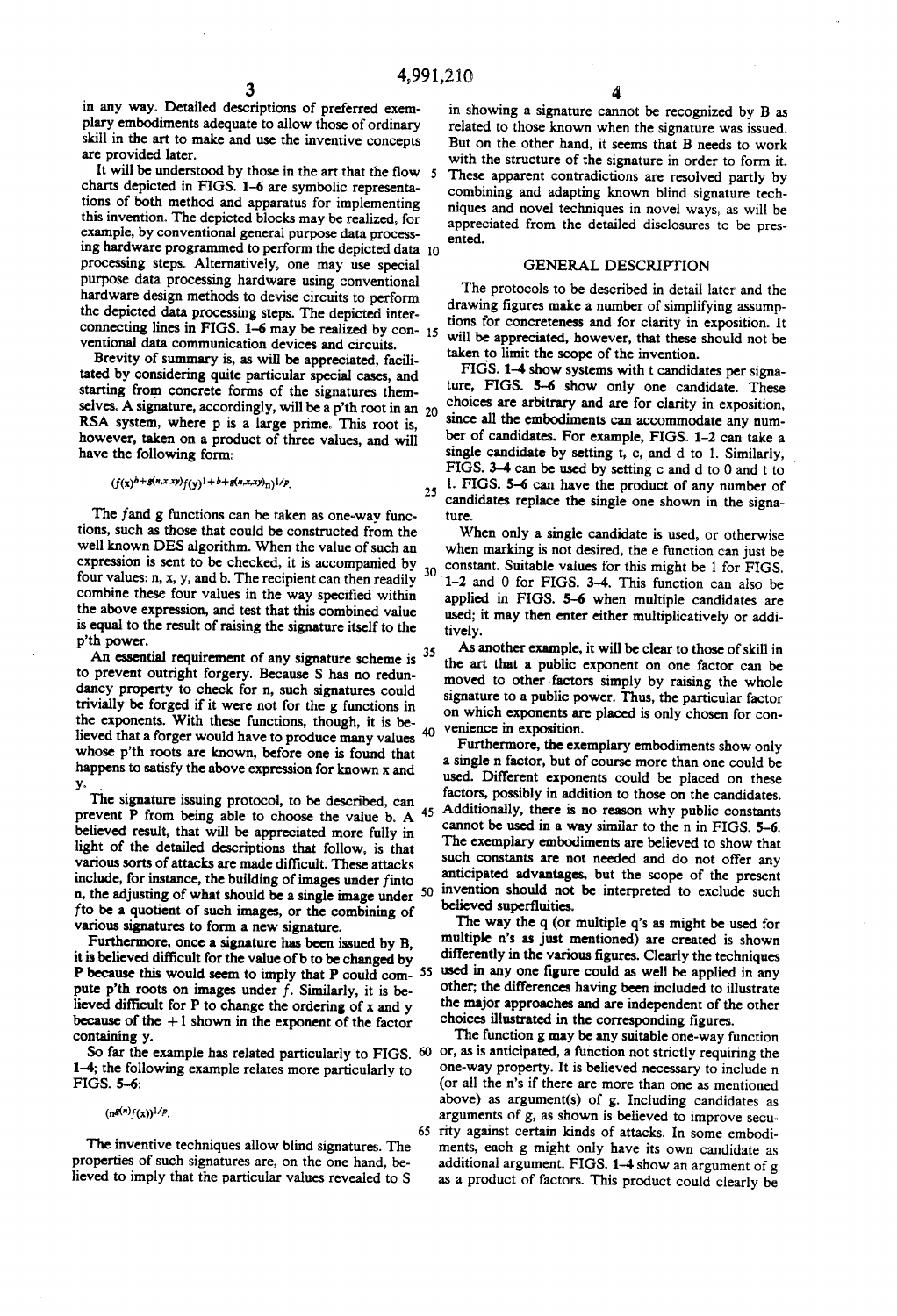replaced by a concatenation of such factors in lexicographic order, and additionally the second argument could then just determine the particular substring of the result corresponding to its position in that ordering. Other commutative operations besides multiplication 5 are of course also suitable for forming an unordered combination of candidates within g; any other fixed ordering, besides lexicographic, or any random ordering, of candidates could of course be used.

Moreover, the three basic approaches illustrated in 10 FIGS. 1-2, 3-4, and 5-6 are readily combineable, such combinations not being illustrated for clarity. It is believed that to avoid the chosen message attacks already mentioned, the public exponents of all roots in a signature should divide (at least one) n. Thus, each factor in <sup>15</sup> the signature may receive a different root. These different roots may of course use different embodiments from the pairs of figures or variations mentioned. Particular advantage is anticipated in using roots on the n(s) with public exponents having factors or multiplicities not 20 appearing on other factors.

As a further example, when multiple embodiments are combined, some of the subgroups of the public exponents on some factors could be allowed to unlinkably vary freely without any extra requirement on them when the signature is shown. One way to accomplish this is simply for B to substitute random values in place of the exponents normally requested by P and then inform P of these random values when the signature is  $_{30}$ issued.

The choice of party names, and the number of parties are examples of choices made for clarity and convenience. Naturally, the inventive concepts disclosed here should not be interpreted as limited to particular types  $35$ of parties or any other implications of naming conventions or the like.

#### DETAILED DESCRIPTION OF PREFERRED **EMBODIMENTS**

40 While it is believed that the notation of FIGS. 1-4 would be clear to those of ordinary skill in the art, it is first reviewed here for definiteness.

The operations performed are grouped together into flowchart boxes. The column that a box is in indicates  $_{45}$ which party performs the operations defined in that box. The columns are labeled by party name across the top: "P" for provider. "S" for signature checker, and "B" for blind signature issuer.

One kind of operation is an equality test. The " $?=" 50$ symbol is used to indicate such a test, and the party conducting the test terminates the protocol if the equality does not hold. (If the test is the last operation to be performed by a party during a protocol, then the success or failure of the test determines the party's success 55 ally difficult to find multiple pre-images that result in or failure with the protocol.)

Another kind of operation is that of sending a message. This is shown by a message number on the left; followed by a recipient name and an arrow (these appear for readability as either a recipient name then left 60 pointing arrow, when the recipient is on the left; or right pointing arrow then recipient name, when the recipient is on the right); followed by a colon; finally followed by an expression denoting the actual value of the message that should be sent, shown using variables 65 whose values are known to the sender. (These operations are depicted in a "bold" typeface for clarity.) Square brackets are used to delimit message numbers

and such an expression stands for the value of the corresponding message.

The further operation of saving a value under a symbolic name is denoted by the symbolic name on the left hand side of an equal sign and an expression on the right hand side.

Several kinds of expressions are used. One is just the word "random." This indicates that a value is preferably chosen uniformly from an appropriate set of values defined in the text and independently of everything else in the protocol. Thus a party should preferably employ a physical random number generator for these purposes, possibly with appropriate post-processing. In practice, however, well known keyed and unkeyed cryptographic and pseudo-random techniques may be applied, possibly in combination with physical sources.

A further kind of expression involves exponentiation. All such exponentiation is in a finite group, say, for example, the multiplicative group modulo an RSA modulus m. When no operation is shown explicitly, multiplication in such a group is assumed. When "/" is applied between elements of such a group, the result can be calculated by first computing the multiplicative inverse of the expression on the right and then multiplying it by the expression on the left—but this operation may also be described simply as division. When the "/" is used between exponents, and if the result is a proper fraction, it indicates a corresponding root, as is well known in the art.

Suitable RSA moduli have been proposed in "A method for obtaining digital signatures and public-key cryptosystems," by Rivest, Shamir and Adleman, Communications of the ACM, Feb. 1978, pp. 120-126. For simplicity, concreteness, and clarity, and without loss of generality, all elements subject to exponentiation will be taken to be residues modulo the RSA modulus m of party B, unless mentioned otherwise. The public exponents of party B used in all the figures are taken for simplicity to be prime p., although generalization to composite values would be obvious to those of skill in the art. Also for simplicity, as is common practice in the art, p will be assumed coprime with the order of the multiplicative group used in the exponentiation.

If computations for the exponents are done modulo p, this is shown by an explicit "mod p." Other parts of these calculations are done over the integers, and sometimes they use the operation "div," which may be thought of as the integer part of the quotient when the value on the left side is divided by that on the right.

The functions fand h are public one-way functions whose images are elements of the multiplicative group modulo m. The functions are taken to be "collision free" in the usual sense that it is believed computationthe same image. As would be obvious to those of skill in the art, it should be difficult to find any structure in these functions that can be related to the group or field structure of their images.

Another public one-way function notation used is g. In some embodiments, g can be thought of as a single function where part of the output string is selected by the second argument. While no single part of the output would usually be called collision free if the size of parts allows them to be exhaustively searched, such as having only millions or billions of possibilities; but any combination of parts that cannot be exhaustively searched is preferably collision free.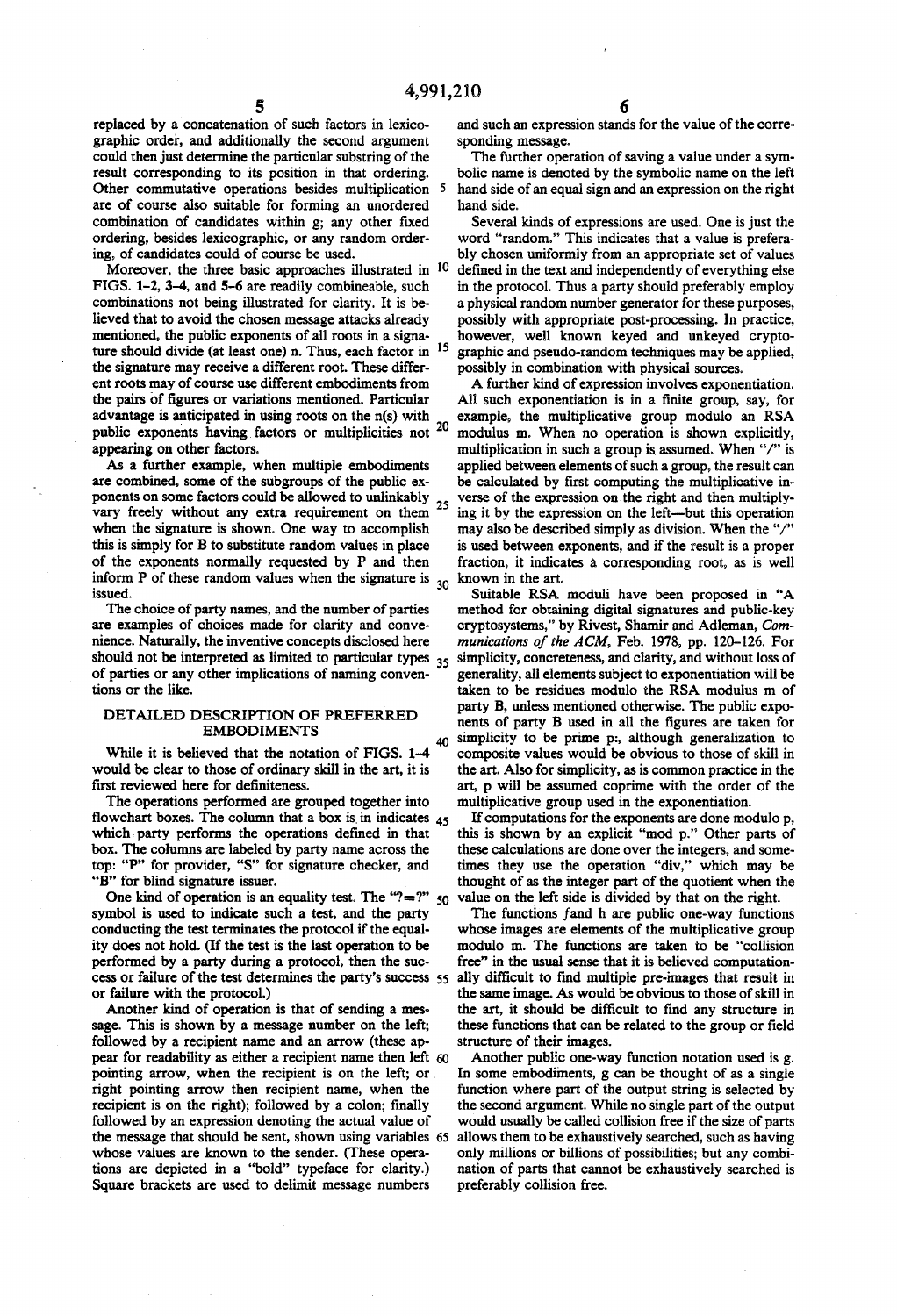Yet another function used is e. Its single argument is an integer between 1 and the number of candidates t. The result of e may be regarded modulo p, because of the way that it will be used. In some embodiments, such as those of FIGS. 3-4, the value 0 is not desired and may 5 be omitted from the range of e. Other embodiments might omit values that are not comprime with a composite p, as was mentioned. In some embodiments, e may be the constant function, for example always returning 1 or always returning 0. In other embodiments 10 it may be the identity function, returning its argument as its result. It would be obvious to those of skill in the art how any other mapping satisfying the above criteria could be used. For example, it is anticipated that if the range of e is coarsely spread over the possible values, 15 security may be enhanced slightly. Another example would give multiple pre-images to certain images under e, thereby allowing multiple candidates to have the same marking.

Another type of expression used in the exemplary 20 embodiments relates to ordered sets of integers. For example,  $\{1, \ldots, t\}$  denotes the set of integers from 1 to t inclusive in increasing order. Such sets may be combined with "-", the usual set difference operation, where the resulting order is fixed by some convention. 25 formed and saved as d(k). The first argument for g will The set membership symbol " $\mathbf{\hat{\epsilon}}$ " is used to define an index variable that runs over all the values in a set; thus, computations and messages involving an index variable are repeated for each value it takes on. In particular, the well known " $\pi$ " notation is used to indicate that the 30 product is formed of all values induced in the expression on the right by the different values of the index variable used in that expression. Elements within a set are indexed by their position. For instance, consider the set  $w = \{9, 5, 7\}$  and j w, then w(1) is 9, w(2) is 5, and w(3) 35 is 7. Indexing in general is shown either using subscript notation or with the index in parenthesis. An effort has been made, though, to be consistent in this choice for each variable. As will be appreciated, the parenthesis notation has been used for those messages and variables 40 appearing in the superscript or subscript positions.

Turning now to FIG. 1, the first part of a flowchart for a first preferred embodiment will now be described in detail. It may be thought of as a blind signature issuing transaction, in which party P obtains such a signa- 45 ture from party B.

Box 101 shows party P first choosing  $r_i$ ,  $x_i$ , c(i), c, r independently and uniformly at random, such random selection as already mentioned. For each value of i, which ranges from 1 to s, a separate random choice is 50 made for each of the first three. The r<sub>i</sub> are chosen from the elements of the multiplicative group modulo m used. The x<sub>i</sub> are chosen from some suitable set of values used as arguments for  $f$ . The  $c(i)$  are chosen from the integers from 1 to  $p-1$ . Similarly, c is also chosen from 55 the elements of the multiplicative group modulo p. Also in like manner, r is chosen as an integer between 1 and  $m-1$ , inclusive.

Next P forms, for each value of i, a residue as message [11], Consider a particular value of i. First  $r_i$  is raised to 60 the power p and saved as temp1. Then fis applied to argument  $x_i$ , with the result saved as temp2. Next  $c(i)$  is multiplied by c and the remainder after dividing by p is saved as temp3; in other words the group operation is applied to the two elements in the multiplicative group 65 modulo p. To form the message, temp2 is raised to the temp3 power and multiplied by temp1, all modulo m. Each of the s messages is then sent by P to B.

Certain additional computations are shown in the remainder of this box to suggest that they could, if desired, be done before box 103. One computation is to establish the value of the variable q as the result of applying the function h already mentioned. The arguments of h are taken as the s messages sent. But as already mentioned, such multiple arguments might be combined. The other computation forms n as r raised to the p power, the quantity times q, all modulo m, as already mentioned.

Box 102 indicates that, after receiving message  $[11]_i$ for all i between 1 and s, B creates a random index set v of integers such that it contains t elements and these elements are chosen uniformly as integers between 1 and s. Then B sends this ordered set to P as message  $[12]$ 

Box 103 describes first how the set received as message  $[12]$  by P is tested by P to ensure that its cardinality is exactly t. Then j is allowed to range over the set difference of the the set of natural numbers from 1 to s inclusive and [12]. For each value of j, P sends B  $r_i$  as  $[13.1]_h$ , x<sub>i</sub> as  $[13.2]_h$  and c(i) times c modulo p as  $[13.4](j)$ .

Next the variables k and k' are allowed to range over the set [12]. For each value of k an image under g is be the value assigned to variable n in box 101. The second argument for g is f applied to  $x_k$ . The third and final argument is the product of the images under f of all the  $x_k'$ .

As the closing operation of this box, t messages are sent to B, each message being an integer between 1 and  $p-1$ . For each value of index k, the corresponding message is formed as d(k) times the multiplicative inverse of c(k) modulo p. In other words, the multiplicative inverse modulo  $p$  of  $c(k)$  is first formed and then it is multiplied modulo p with  $d(k)$  to yield  $[13.4]_k$ .

Box 104 first illustrates the definition of index variable j, which is allowed to range over all values in the set difference between the natural numbers not exceeding s and v, a similar set difference already having been mentioned in box 103. B repeats a test for each value taken by j. Consider, for clarity, a particular value of j. Message  $[11]$  received in box 102 is tested for equality with the product of two terms. The first term is received message  $[13.1]_i$  raised to the p power. The second is f applied to received message  $[13.2]_i$ , the quantity raised to the [13.3]; power.

Provided all these tests are satisfied, as already mentioned, index variable k is allowed to range over the set v. Next an index set w is created at random but satisfying the property that those positions in w that are indexed by elements in v include all the indexes from 1 to t inclusive; in other words, when w is indexed by v, a permutation of the natural numbers not exceeding t results. For each value of  $k$ ,  $z(k)$  is computed as the product of  $e(w(k))$ , d, and message [13.3]<sub>k</sub> received, all reduced modulo p. (The expression  $e(w(k))$ , as per the notation already defined, means select the k'th element from the ordered set of indexes called w and apply function e to the resulting index treated as a natural number). Next, d is sent to P as message [14.1]. This sending is shown at this point to suggest that d is preferably revealed to P only after all messages  $[13.4]_k$  are received. When the function e is not the constant function and is used to mark the candidates as already mentioned, the ordering of the candidates is also preferably only revealed at this point; accordingly, w is sent as message [14.2].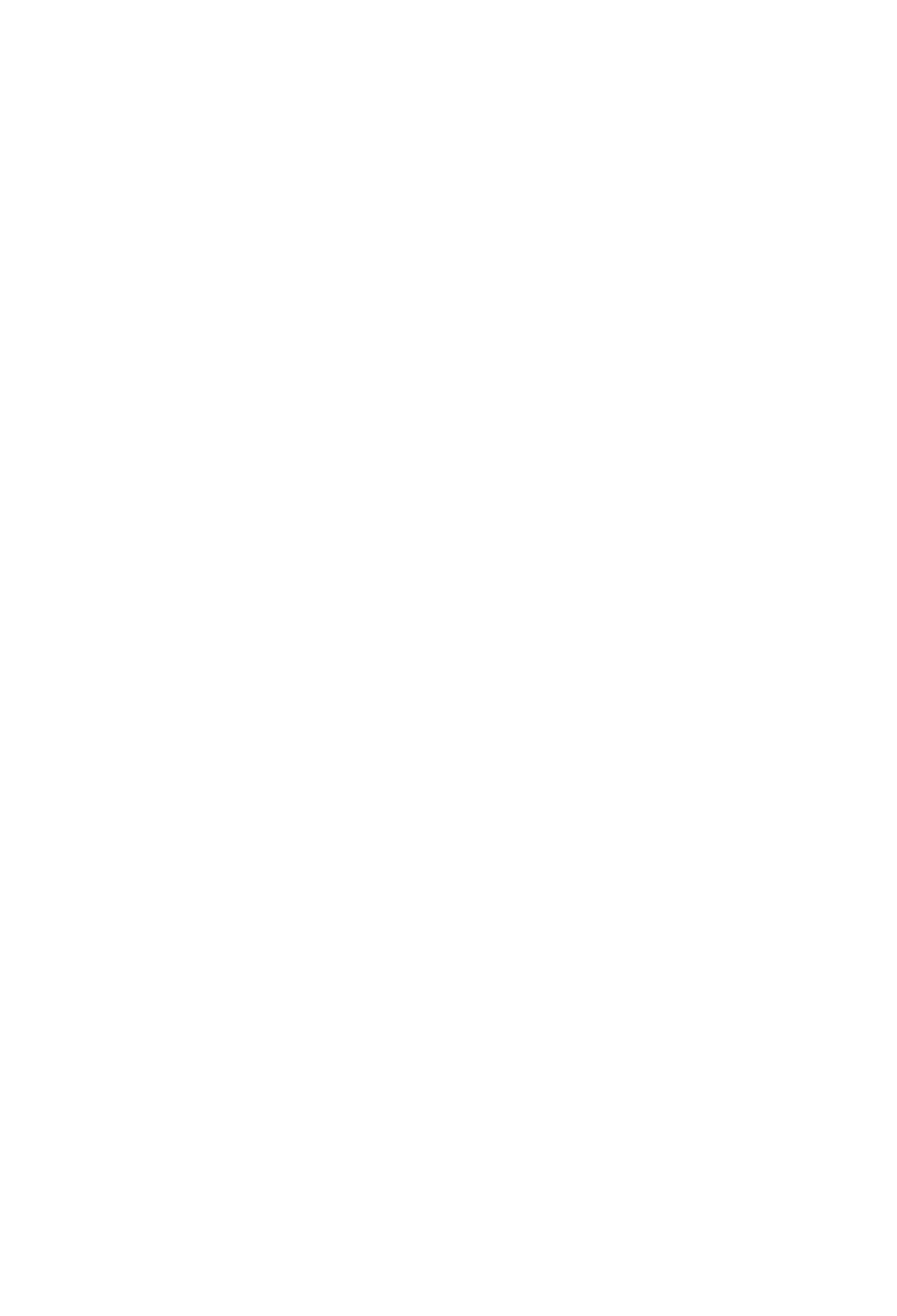The final signature, returned to P in message [14.3], is the p'th root of an image under h and the product of t terms. The arguments of h are the values of message [11]<sub>1</sub> through [11]<sub>t</sub>, just as q was formed in box 101. There is a factor in the product for each value taken on 5 by k. It is message  $[11]_k$  raised to the z(k) power modulo m.

Box 105 depicts first the setting of  $z'(k)$  to the modulo p product of three terms:  $e([14.2](k))$  already described in box 104, message [14.1] received from box 104, and 10 message  $[13.4]_k$  formed in box 103. Then equality is tested with received message [14.3] raised to the p as one side. The other side is q times a product taken over all k. Each factor in this product over k is the message  $[11]_k$  raised to the z'(k) power. 15

Next a temporary variable  $u(k)$  is assigned a value for all k. Consider a particular value of index k. The computation may be described as first setting temp1 to the modulo p product of  $e([14.1](k))$ , message  $[14.1]$  received, and message  $[13.4]_k$  received as denoted by 20  $z'(k)$ , and then letting temp2 be the modulo p product of  $c(k)$  and c. The value of  $u(k)$  is then computed as the integer part of the quotient of temp1 times temp2 divided by  $p$ . In other words,  $u(k)$  is the largest integer that does not exceed the product of temp1 and temp2 25 when multiplied by p.

Next the signature that will actually be shown, n', is computed as the product of r and message [14.2] divided by a product taken over k. Each term of this product is  $r_k$  raised to a first power times  $f(x_k)$  raised to a second 30 [31], received from box 301 and the [33.1], and [33.2], power. The first power is  $z'(k)$ , as already described, and the second power is u(k), also as already described for this box.

Finally, a re-indexed version of x is shown for notational clarity and also possibly to save storage. The x' 35 have indexes 1 to t; each  $x_k$  is saved as  $x'[142](k)$ , as per the notation already defined.

Turning now to FIG. 2, the second flowchart for part of the preferred embodiment will now be described in detail. It may be thought of as the revealing of a blind 40 signature by P to S.

Box 201 begins with P forming message [21.1] as n' already defined in box 105. Message [21.2] is given the value of variable n retained from box 101. Message [21.3] is shown taking its value as the modulo p product 45 of message [14.1] received in box 105 and variable c already defined in box 101. These three messages are sent to S. For index i ranging over the integers between 1 and t, messages  $[21.4]$  are formed as  $x'_i$ , as defined in box 105, and are sent to S.

Box 202 shows that S first lets the index variable i range from 1 to t. Then it indicates how d'(i) is formed by applying g to some of the messages received. The first argument of  $g_i$  is always message [21.2]. The next is message [21.4]. The final argument is the product of the 55  $[21.4]$ . Finally an equality is tested by S. On the left is received message [21.1] raised to the p. On the right is a message [21.2] times a product over i. The i'th factor making up the product is f applied to message [21.4], the quantity raised to a power. This power is the mod- 60 factor is the product over k of f applied to  $x_k$  raised to ulo p product of e(i), d'(i), and message [21.3]

Turning now to FIG. 3, the third flowchart for part of the preferred embodiment will now be described in detail. It may be thought of as a second blind signature issuing transaction, in which party P obtains a blind 65 signature from party B.

Box 301 indicates how P first creates the  $r_i$  as random residues modulo m and the  $x_i$  as random elements in the domain of f, where i ranges over the natural numbers not exceeding s. Then message [31], is formed and sent to B. It is a product of two factors:  $r_i$  raised to the p; and the image under  $f$  of  $x_i$ .

Box 302 then defines how, after receiving  $[31]_i$ , or at least some commit to them, B creates a three things independently and at random: v, a random ordered subset of t integers between 1 and k; q, a random residue modulo m; and d, a random value between 0 and  $p-1$ . Then B forwards  $v$  as message [31.1] and  $q$  as [31.2] to  $P.$ 

Box 303 shows how P first checks message [32.1] received, by ensuring that its cardinality is t. Next j is allowed to range over the complement of set [32.1], that is all the indexes in 1 to s that are not in v. Then the  $r_i$ and  $x_j$  are sent to B as messages [33.1]; and [33.2];, respectively. Both k and k' are allowed to run over the index set [32.1]. A random residue modulo m is assigned variable  $r$ , and each  $c$  and all  $c(k)$  are set to random integers between 0 and  $p-1$ . Now n can be set to the product of three factors: r raised to the p power; message [32.2] received; and a product over k of images under f of  $x_k$  each raised to the  $c(k)$  power. This allows  $d(k)$  to be set to an image under g where the first argument is n. The second argument is  $f(x_k)$ . The third argument is the product over k' of f applied to each  $x_k'$ . At last message  $[33.3]_k$  can be computed and sent to B. Its value is the modulo p sum of c,  $d(k)$ , and  $c(k)$ .

Box 304 is first the recovery and checking by B of the received from box 303. For all j in 1 to s but not in v, [31], is checked for equality with the product of [33.1], raised to the p and f applied to  $[33.2]_i$ . Provided this holds, B proceeds by allowing k to range over v. A set w is formed at random with the constraint that when indexed by elements in v, every natural number not exceeding  $t$  results. Variable  $z(k)$  is set to the modulo  $p$ sum of three terms: d, message  $[33.3]_k$  received, and e applied to w indexed by k. Sending of d to P as message [34.2] is shown at this point to suggest that this value is preferably not revealed to P until messages  $[33.3]_k$  have been received. Also sent P is message [34.2] containing w. The signature [34.3] is computed and sent to P. It is the p'th root of the product of q and a product over k of the  $[31]_k$  each raised to the corresponding  $z(k)$ .

Box 305 depicts first the setting of  $z'(a)$  by P as the modulo p sum of message [34.1] received, message  $[33.3]_k$  sent in box 303, and function e applied to message [34.2] received indexed by k. Then message [34.3] 50 received is tested by raising it to the p and checking that the result equals a product. One factor in the product is message [32.2] already received. The other is the product over k of messages  $[31]_k$  each raised to the corresponding  $z'(k)$ . Next  $u(a)$  is developed in three stages. First  $z'(k)$  is taken. Then this value is subtracted from the integer  $c(k)$ , and  $p-1$  is added as an integer. As per the definition of the notation, the resulting integer is divided by  $p$  and the integer remainder becomes  $u(k)$ . Then n' is set to the product of four factors. The first the corresponding u(k). The second factor is r, the third is message [34.3], and the fourth is the multiplicative inverse of a product over  $k$  of  $r_k$  raised to the corresponding z'(k) power. Finally, x' indexed by message [34.2] indexed by k is set to  $x_k$ , in a similar way as in box 105.

Turning now to FIG. 4, the fourth flowchart for part of the preferred embodiment will now be described in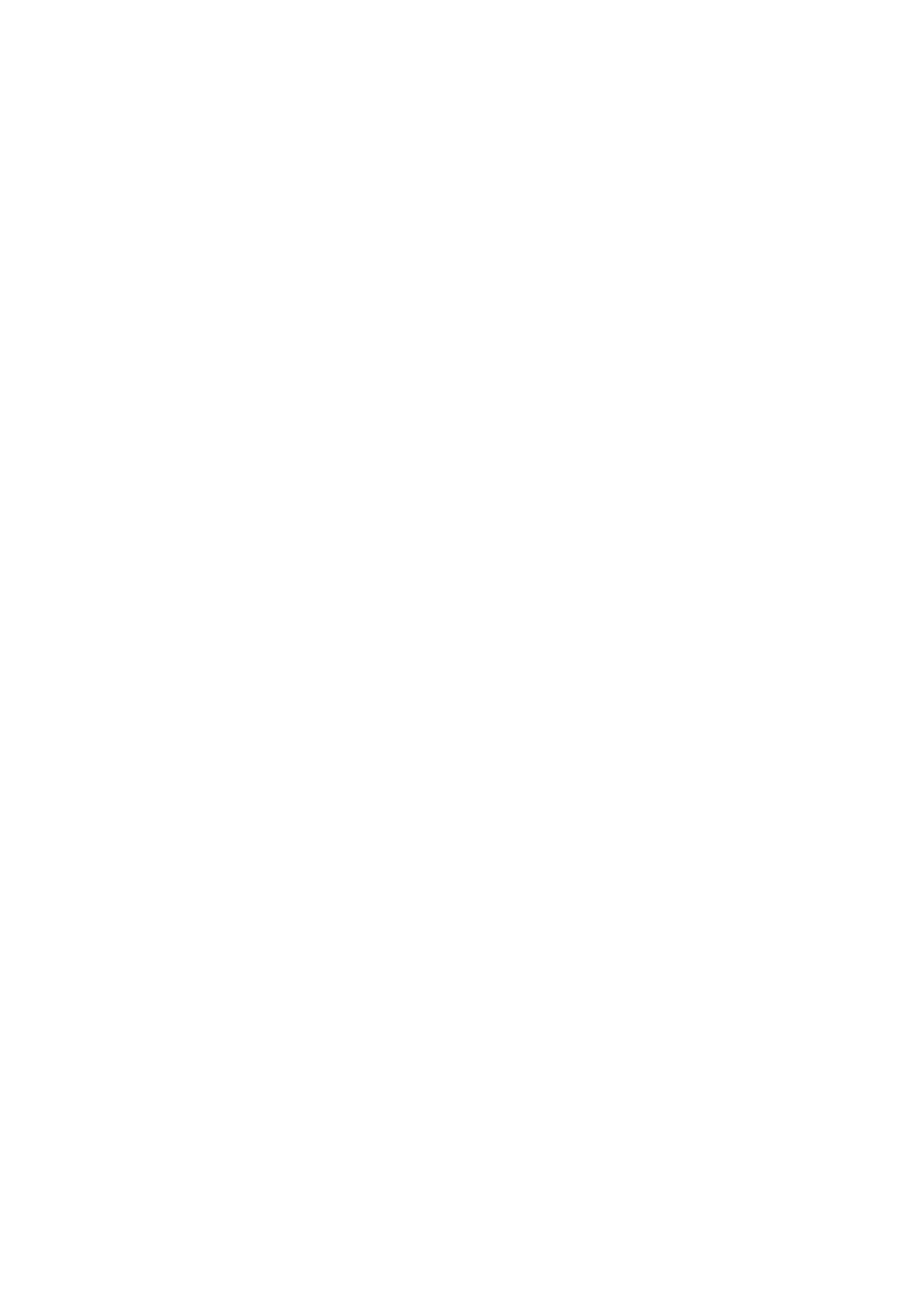detail. It may be thought of as the second protocol allowing P to reveal a blind signature to S.

Box 401 shows P sending message [41.1], [41.2], and [41.3] to S containing, respectively, n', n, and the modulo p sum of message [34.1] with c. Then, with i ranging 5 between 1 and t, message [41.4]; is sent S containing  $x'$ ;

Box 402 indicates first how S lets i and i' both range over the natural numbers not exceeding t. Then d'(i) is computed as the image under g of three arguments. The first is message  $[41.2]$  received; the second is message 10 [41.4] $_{\tilde{6}}$  and the third is the product over i' of the image under f of received message [41.4]. Now S can check the signature [41.1] by raising it to the p power and checking the result for equality with a product of two factors. The first is message [41.2]. The second is the 15 order expressions, tests, and transmissions within flowproduct over i of f applied to message  $[41.1]$ ; raised to a power. This power is the modulo p sum of d'(i), received message [41.3], and e(i).

Turning now to FIG. 5, a fifth flowchart for a preferred embodiment will now be described in detail. It 20 may be thought of as a blind signature issuing transaction, in which party P obtains such a signature from party B.

Box 501 shows party P first choosing x, r, s, and c independently and uniformly at random, such random 25 significance. selection as already mentioned. The first three, x, r, and s, are chosen from the residues modulo m; the last is chosen from the integers 1 to  $p-1$ . Message [51.1] is formed, before being sent to B, as r raised to the p, the quantity times the image of x under f. A value for q is 30 developed as the function  $h$  applied to message  $[51.1]$ ; but, selection of q as a function of candidates, as in FIG. 1, or random choice of q by B, as in FIG. 3, are also of course suitable. Next n is formed as the product of q to the power c times the quantity s to the power p. Vari- 35 tures. able d is set to the image of n under function g. Then message [51.2] is shown being sent to B. It contains the product of d and c reduced modulo p.

Two values, a and b are shown as being developed after the messages of this box have been sent. This 40 placement of computations is intended to suggest that they can be performed in advance of box 503 in some embodiments, but naturally they could also be computed later. Variable a gets the value of q raised to the content of message [51.2] already mentioned. Variable b 45 gets the product of three factors: q raised to the power determined by the integer remainder after dividing d times c by p; s raised to the d power; and the multiplicative inverse of r.

Box 502 indicates that, after receiving messages [51.1] 50 and [51.2], B creates and returns a signature as message [52]. B computes this signature as the p'th root of a product. One factor in the product is the image of message [51.1] under function h, the quantity raised to the message [51.2] power; the other factor is message [51.1]. 55

Box 503 describes first how the signature received as message [52] by P is tested by P. It is raised to the p power and the result is tested for equality with the product of variable a, set in box 501, with message [51.1], sent in box 501. Finally variable n' is set to the 60 product of the quantity b, defined in box 501, times message [52].

Turning now to FIG. 6, the sixth flowchart for part of the preferred embodiment will now be described in detail. It may again be thought of as the revealing of a 65 blind signature by P to S.

Box 601 begins with P forming message [61.1] as n' already defined in box 503. Message [61.2] is next given the value of variable n retained from box 501. Then message [61.3] is shown taking its value as variable x also from box 501. These three messages are sent by P to S

Box 602 shows how S test these three messages received. Message [61.1] is raised tot the p power and the result is checked for equality with the product of two factors. The first factor is message [61.2] raised to a power that is the image of message [61.2] under function g already defined. The second factor is the image of message [61.3] under function f, as already defined.

As would be obvious to those of ordinary skill in the art, there are many essentially equivalent orders to evaluate expressions; ways to evaluate expressions; ways to chart boxes; ways to group operations into flowchart boxes; and ways to order flowchart boxes. The particular choices that have been made here are merely for clarity in exposition and are sometimes arbitrary. Notice, for example, that whether a signature is first tested in blinded form and then unblinded, as shown for clarity here, or unblinded and then tested, is quite unessential. Also, for example, the order in which messages are generated within a box and sent may be of little or no

It will also be obvious to those of ordinary skill in the art how parts of the inventive concepts and protocols herein disclosed can be used to advantage without necessitating the complete preferred embodiment. This may be more fully appreciated in light of some examples. FIGS. 1-4, for example, show a variety of techniques, some of which can be omitted if desired: the marking by way of the e function; the use of more than one candidate; and the unpredictable value in the signa-

Certain variations and substitutions may be apparent to those of ordinary skill in the art. For example, any abelian group with public group operation and order known only to B can be used instead of RSA. Other types of blinding could also be used, such as those called "unanticipated" blind signatures. Instead of a prime p, as already mentioned, composites could of course be used.

Other example substitutions and variations related to the form of the numbers signed would be obvious also. The redundancy scheme shown does not explicitly include side information that is not signed but that is later used to verify the redundancy properties, as is well known in the art.

Public-key digital blind signature apparatus for practicing this invention is symbolically depicted in FIG. 7. Here, the data processor means 702 of a providing party provides at least one candidate message from means 704 to the data processor means 706 of a blind signature issuing party over a suitable data communication link (indicated by dotted lines). Processor 706 and associated means 708 receives such provided candidate message(s). Processor 706 and associated means 710 then applies an exponent to at least one such candidate message(s) that cannot readily be determined by the providing party. Then, processor 706 in association with means 712 returns a first signature including said exponent to the providing party (which receives it at means 714). Processor 706 with associated means 716 also forms a second digital signature using said at least one candidate message that is unlinkable to the first signature issued. Processor 706 and associated means 710 is also capable of applying an exponent independent of the